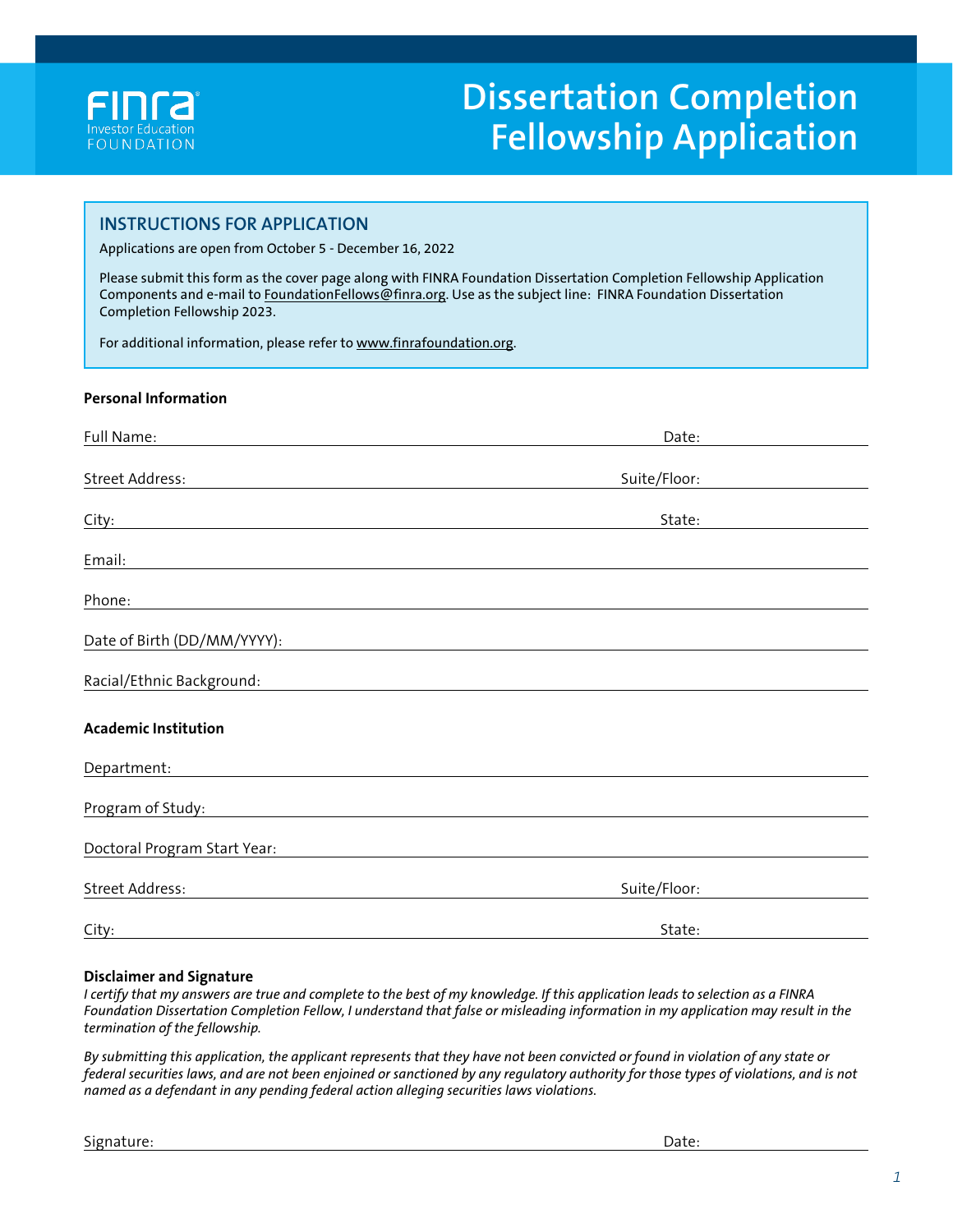### **Applicant's Curriculum Vitae (limited to 2 pages) in PDF.**

- Research and academic employment history
- Relevant graduate courses in statistics, analytics, and research methodology
- Relevant publications and presentations
- Relevant professional affiliations and/or membership

#### **1. Abstract (300 words maximum).**

#### **2. Contribution to the Field (250 words maximum).**

Briefly describe the potential contributions this research will make to the field. Statement of how this research advances the current state of knowledge in the field, substantively and/or methodologically.

## **3. Project Proposal (limited to 4 single-spaced pages maximum).**

Please clearly elaborate on your project's scope, goal, methodology, current stage, its significance in the field, and how it relates to the philosophy of orientation. Prepare a narrative of your project scope to include the following:

- $\triangleright$  Brief literature review of relevant research/policy guiding your research project
- Theoretical or conceptual framework for the research
- <sup>0</sup> Clearly defined research questions, and hypotheses to be tested
- Description of methodology including the data set(s) and justification for selecting data file to address research questions; any additional or supplemental data sample (e.g., groups used, exclusions to sample, and estimated sample size); rationale for variables, used; and specification and clarification of variables and analytic techniques.
- Plan of analysis, including the statistical programs, techniques, models, and formulas that will be used to answer each of the research questions posed.
- $\triangleright$  Discussion of conclusions that can be drawn from potential findings, as well as implications and limitations of the proposed study.
- $\blacktriangleright$  References cited (excluded from the page limit).

#### **4. Variables List:**

A categorized list of the variables from the NFCS (National Financial Capability Survey), or other data set(s) that will be used in this research project. (2 single-spaced pages maximum)

#### **5. Budget:**

Awards for Fellowships are up to \$40,000. The FINRA Foundation encourages cost sharing from universities in the form of tuition assistance, office space, university fees, and other expenses. There is no specific template for the budget. It may be a simple two column format or a more complex spreadsheet. (No page limit.)

### **Please combine items 1-5 as one PDF document**

Please label your file as Lastname.Firstname Items 1-5.pdf